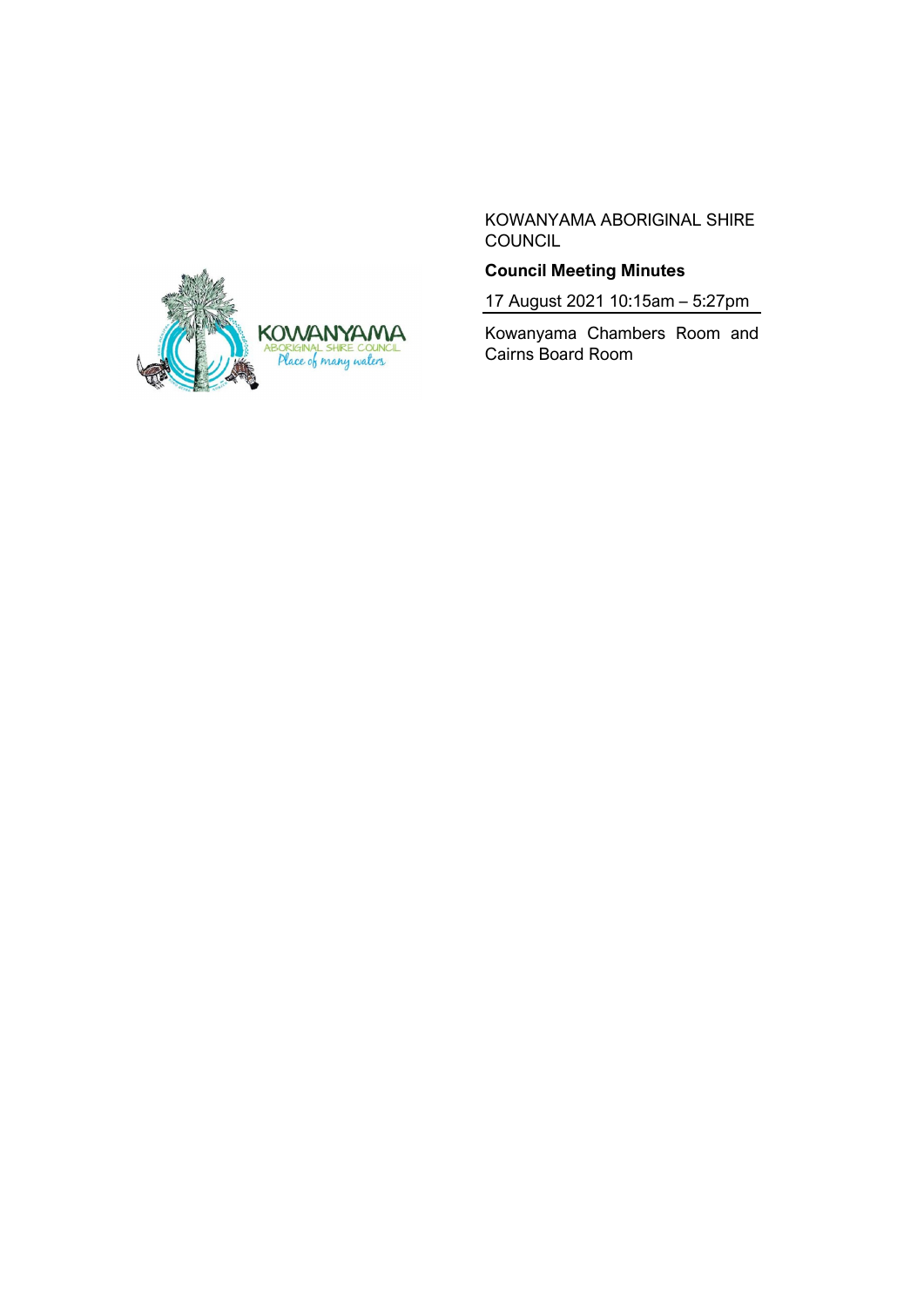# **Present:**

# **Councillors**

Mayor Robbie Sands (Chair) – Kowanyama Boardroom

Deputy Mayor Cameron Josiah (Councillor) – Kowanyama Boardroom

Cr Teddy Bernard (Councillor) – Kowanyama Boardroom

Cr Richard Stafford (Councillor) – Kowanyama Boardroom (Present: 10:15am to 10:20am)

# **Executive**

Gary Uhlmann, Chief Executive Officer (CEO) – Kowanyama Boardroom

Katherine Wiggins, Executive Manager Governance and Operations (EMGO) – Cairns Boardroom

Andrew Hay, Executive Manager Finance (EMF) – Cairns Boardroom

Jacqui Cresswell, Executive Manager Roads, Infrastructure & Essential Services, (EMRIES) – Kowanyama Boardroom

Kevin Bell, Executive Manger Community Services (EMCS) – Kowanyama Boardroom

# **Apologies:**

Cr. Richard Stafford (Councillor) (Absent: 10:20 to 5:27pm) Christine Delaney, Executive Manager Human Resources (EMHR)

# *Meeting Commenced: 10.15am*

### **1) Welcome**

The Mayor welcomed Councillors and Executive Team to meeting and staked that there will be a delay in the start of the Council Meeting due to an announcement by Cr Stafford.

Cr Stafford advised that he would be resigning from his Councillor position in Kowanyama to commence new employment in Lockhart River. Due to this fact Cr Stafford requested leave for the rest of the meeting.

Mayor Sands thanked Cr Stafford for his contribution to Council and wished all the best on his new venture in Lockhart River.

*Break commenced at: 10:20am and meeting resumed at: 11:49am*

### **Apologies**

| <b>RESOLUTION - Cr Stafford Apologies</b>         | <b>Moved: Cr Sands</b>                  |
|---------------------------------------------------|-----------------------------------------|
| That Council accept the apologies for Cr Stafford | <b>Seconded: Cr Cameron Josiah</b>      |
|                                                   | All in favour<br><b>MOTION CARRIED:</b> |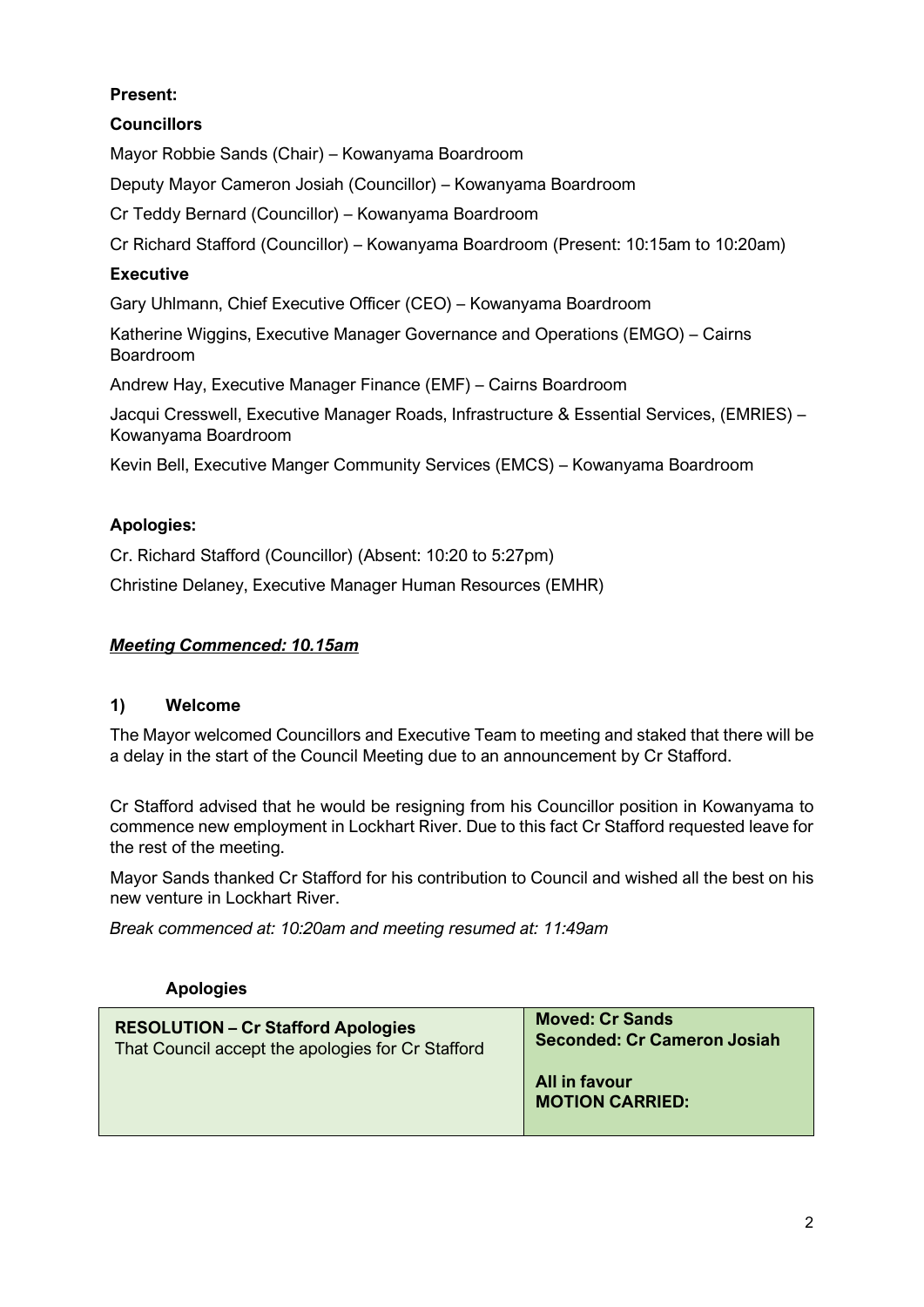| <b>RESOLUTION – Cr Jacob Josiah Apologies</b><br>That Council accept the apologies for Cr Jacob Josiah Seconded: Cr Cameron Josiah | <b>Moved: Cr Sands</b>                         |
|------------------------------------------------------------------------------------------------------------------------------------|------------------------------------------------|
|                                                                                                                                    | <b>All in favour</b><br><b>MOTION CARRIED:</b> |

EMGO asked if any Conflicts of Interest were to be declared.

Councillors advised that there were no Conflicts of Interest to be declared.

# **2) Minutes from Previous Meeting**

EMGO presented previous minutes and resolutions for the July Ordinary Council Meeting.

| <b>RESOLUTION - Minutes</b><br>Minutes from previous Ordinary Council Meeting 20<br>July 2021 be adopted as true and accurate | <b>Moved: Cr Sands</b><br><b>Seconded: Cr Bernard</b> |
|-------------------------------------------------------------------------------------------------------------------------------|-------------------------------------------------------|
|                                                                                                                               | All in favour<br><b>MOTION CARRIED:</b>               |

### **3) Action Items**

EMGO presented Action items to the Councillors and Executive team.

The Working with Children (Indigenous Communities) Amendment Bill 2021 was left on the table at the last Council Meeting (July 2021). Council have now agreed to a resolution.

| <b>RESOLUTION - Working with Children (Indigenous Moved: Cr Sands</b><br><b>Communities) Amendment Bill 2021</b><br>Councillors support proposed legislation which<br>would provide flexibility to Indigenous communities in | <b>Seconded: Cr Cameron Josiah</b> |
|------------------------------------------------------------------------------------------------------------------------------------------------------------------------------------------------------------------------------|------------------------------------|
| determining whether community members should be                                                                                                                                                                              | <b>All in favour</b>               |
| able to work with children.                                                                                                                                                                                                  | <b>MOTION CARRIED:</b>             |

**Action item:** EMGO to write to Robbie Katter MP to express support of the Working with Children Amendment Bill 2021

# **4) Reports**

### **a) CEO Information Report**

Gary Uhlmann CEO presented a verbal information report:

- Co-Vid cases across the country NSW, VIC, ACT and WA are all in lock down.
- Cairns currently has no cases.
- Reports at various points throughout Far North Queensland, roads have been marked for road blocks in case of lock downs in communities.
- Essential Services Manager is organising to get the community sewerage tested for traces of the virus.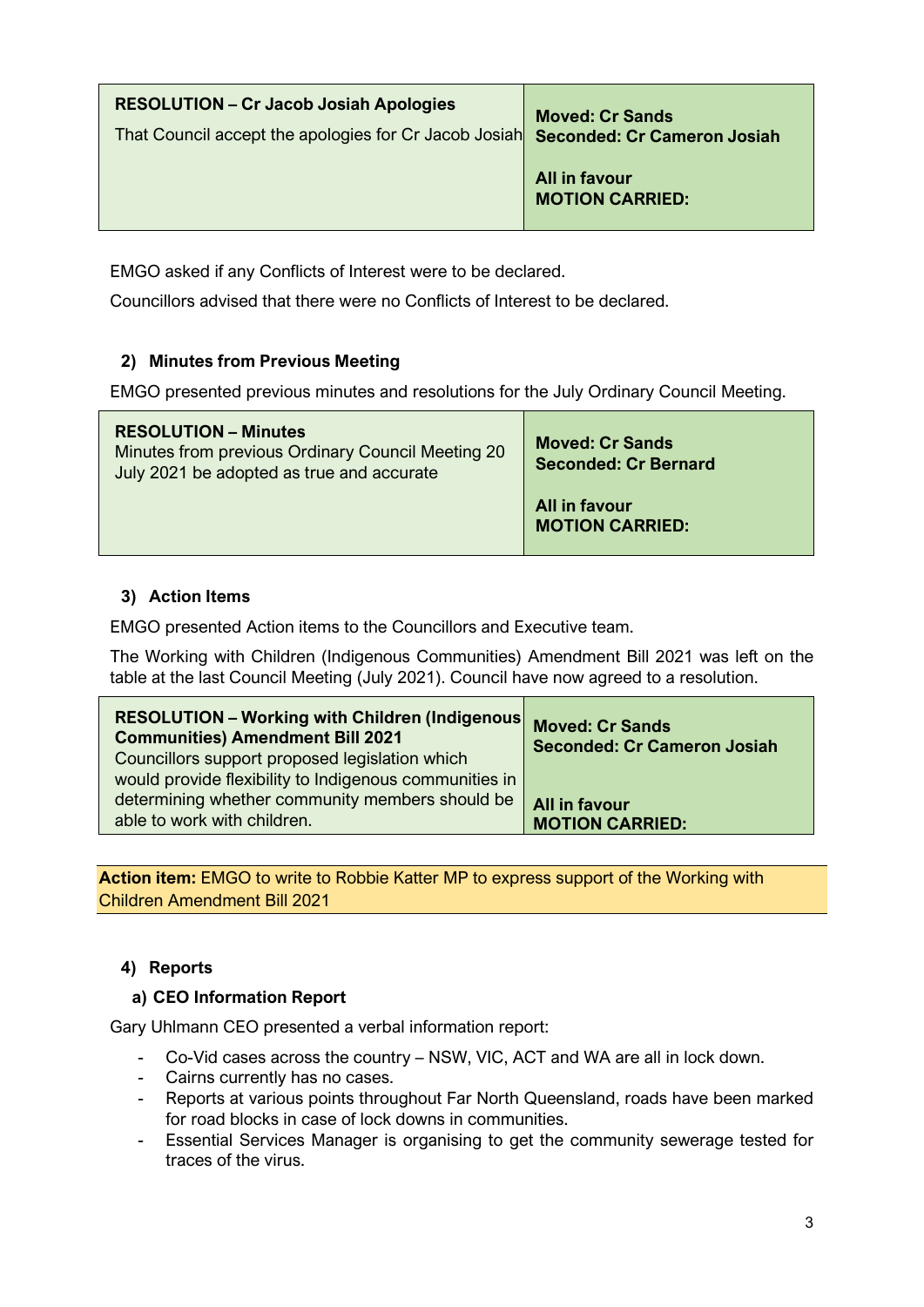- Vaccinations were in community last week. 71% of 16 and over community members were vaccinated. Community members were very helpful, and the vaccination team had a large number on the last day.
- The next round of vaccine's will be from Monday 06 September to Friday 10 September.
- Enough vaccine's to be bought into community for the  $2<sup>nd</sup>$  round to also be able to facilitate for the 29% that did not get the first vaccination.
- Ministers visit to community went really well. The Director General (DG) was very supportive of community initiatives in conversations with the Mayor and CEO.
- Funding for the Rangers has been approved for the next seven (7) years.
- Muster of cattle is to start this week. Procurement and gravel are issues we are facing and trying to work through.
- There are some young people causing problems at the Contractor's Camp. Break-ins to vehicles and damage to infrastructure/property. Officer In Charge (OIC) to be notified and to discuss with the Mayor and CEO.
- The vet will be in community for the next 3 days. Animal registrations to be filled out when attending vet.
- Dogs in town a lot of complaints concerning dog attacks and large groups of dogs. Two (2) foals have been attacked and mauled.
- Mustering of horses is not part of this muster contract.
- Christine Delaney has resigned Human Resources Manager position to be advertised.

#### **b) Executive Manager Governance and Operations i) Information Report**

Katherine Wiggins presented EMGO information report:

- Canteen Lease The drafted lease is currently with Kowanyama Sports and Recreation Association for signoff.
- Cattle Company As endorsed at the July Ordinary meeting Wheatly Rural Contracting (WRC) will be undertaking the August / September Muster. WRC will be arriving in Kowanyama the week of 16 August to set up and commence inductions with local Kowanyama people that expressed an interest in working in the muster with muster operations commencing 21 August 2021.
- PBC Communications Cape York Land Council have replied to our correspondence to the Abm Elgoring Ambung (AEA) Aboriginal Corporation RNTBC (which noted our Infrastructure projects with the aim of working through Native Title and Cultural Heritage) stating that AEA will not be able to consent to the works within four weeks.
- Policy Review Project Governance and Operations are currently undertaking a Policy Review Project to ensure policies are as per Council's requirements, local government legislation and Queensland Audit Office best practice. Four reviewed policies will be presented to council this month – 1) Advertising Spending, 2) Entertainment and Hospitality, 3) Community Grants and 4) Information Technology Communication and Social Media.
- Lockdown Operations and Contingency Planning The Cairns office was in lockdown from Monday  $9<sup>th</sup>$  to Wednesday 11<sup>th</sup> August. The Cairns office quickly mobilised to ensure the majority of employees could work from home to ensure Governance and Operations, Finance and Human Resources activities could continue.

Thanks to our recent migration to our new records system "Sharepoint", records could be accessed and worked on with ease from the employee's remote locations.

EMGO stated that we have commenced a contingency project to ensure 100% of key office-based employees are able to work from home in both Cairns and Kowanyama locations in case of future lockdowns.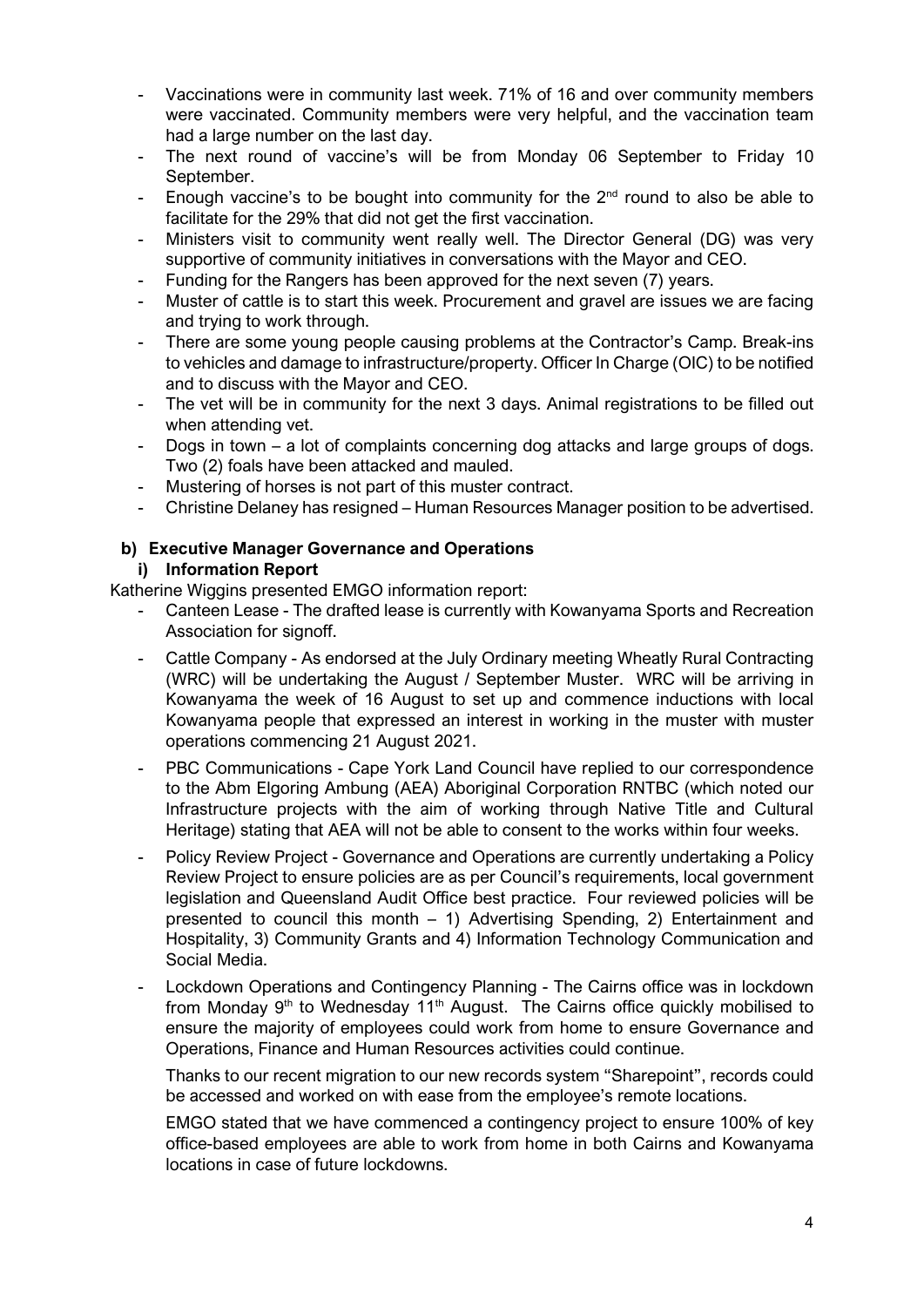- Rates and Charges Project – Local Government Association Queensland (LGAQ) - Governance and Operations is currently working with Allen Cunneen, First Nations Segment Advisor, LGAQ, to develop a data capturing tool for councils to use to provide feedback regarding their methodologies for charging fees and charges. This data will help Indigenous councils learn from each other to ensure that councils are been correctly compensated by state government agencies, corporations and non-governmental organisations.

*Jacqui Cresswell left the room at 12:42pm and returned at 12:43pm*

Mayor asked if we could look at negotiating a new lease for the Church Shop. There is a lack of clarity with the Church agreement. Further review required.

CBD Masterplan Project - A whole of township masterplan was coordinated by Department of Seniors, Disability Services and Aboriginal and Torres Strait Islander Partnerships (DSDSATSIP) with Kowanyama community and Council in 2019. The Map of the Masterplan is attached.

*Cameron Josiah left the room at 12:48pm and returned at 12:54pm*

DSDSATSIP are now beginning discussions with Governance and Operations to develop a Master Plan for the Central Business District (CBD) – the centre of the town.

- Transitional Housing A council action item was to identify the Transitional Housing in community. The following properties are currently considered to be Transitional Housing:
- 428B Kowanyama St
- 371B Minbangar St
- 457 Pindi St
- 4 Chapman Rd
- 270 Pindi St
- 312 Inaruwel St
- 431 Kowanyama St

Mayor advised that there is a demand from the community for social housing. EMGO to confirm whether 346 is a transitional house.

**Action item:** EMGO to confirm whether 346 is a transitional house

Query on 342 Uwelkoril St for tenants to regain new accommodation

#### **Action item:** EMCS to contact Department regarding 342 Uwelkoril

- Google Maps It has been flagged that currently Kowanyama residential addresses do not appear on google maps which causes difficulties when purchasing items online. DSDSATSIP will be able to assist council to update, however council need agreement on how the addresses should be shown.
- Blue Café Expression of Interest to be advertised for the café. EMGO asked Council what they would like for this business to provide to community?

Council would like the business to: sell healthy food, indoor dining, longer opening hours, food to be made in café to be sold through the bistro/canteen.

Mayor stated that KSRA had communicated there may be a drainage issue at the canteen.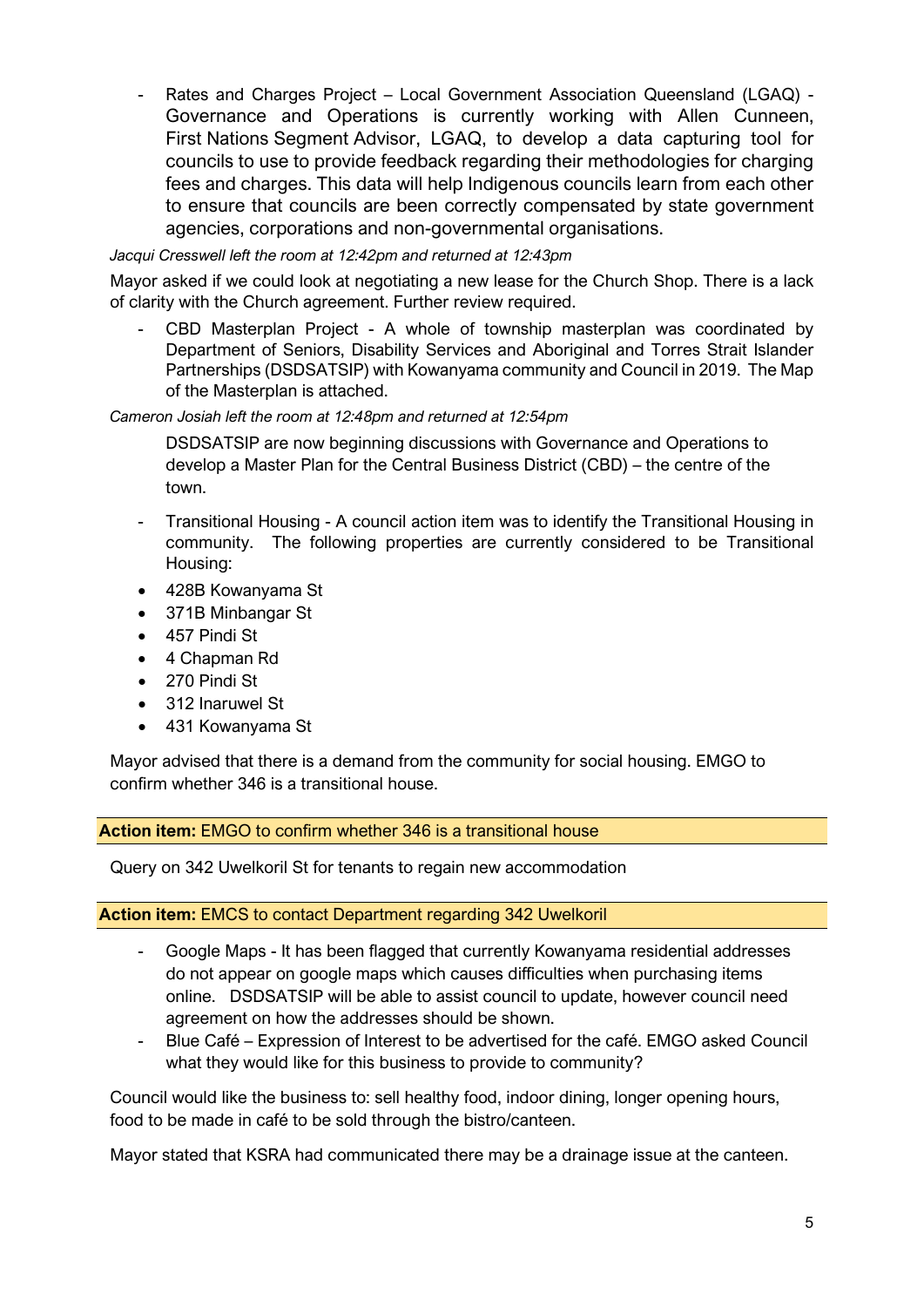EMRIES stated that CCTV has been used to check the drains and they are clear. All pipes are clear and clean.

*Cameron Josiah left the room at 1:10pm and returned at 1:11pm*

**Action item:** EMRIES to do walk through of the Canteen refurbishment with Kieza, CEO and Mayor to check progress

Lunch Break at 1:15pm and returned at 1:59pm

# **ii) Agenda Reports**

### **Operational Plan Final Year Review**

Katherine Wiggins EMGO presented Agenda Report to council:

The purpose of an Annual Operational Plan is to set the projects that Council employees will be working on during the year to ensure that employees can effectively plan projects and to ensure council employees use resources as agreed by the Council. The projects contained in the Operational Plan are linked to the annual budget (which also needs to be approved by council).

As per the Local Government 2012 Regulations, every three months (a quarter) the Chief Executive Officer must present a written assessment of the local government's progress towards implementing the annual operational plan. This update provides the Quarter 4 update, which is the final year update. This update will be part of the 2020-2021 Annual Report which is a public document.

Self-assessment updates from the Executive Managers have been provided and departmental and whole of council averages have been calculated:

Office of the CEO **100%** Governance and Operations **84 %** Finance **87%** Human Resources **73%** Community Services **73%** Roads, Infrastructure and Essential Services -Departmental Average **88%**

| <b>RESOLUTION - Operational Plan Final Year Review</b><br>That Council endorse the 2020-2021 Operational Plan<br><b>Final Year Review</b> | <b>Moved: Cr Sands</b><br><b>Seconded: Cr Bernard</b> |
|-------------------------------------------------------------------------------------------------------------------------------------------|-------------------------------------------------------|
|                                                                                                                                           | All in favour<br><b>MOTION CARRIED:</b>               |

### **Policy Update**

Katherine Wiggins EMGO presented Agenda Report to council:

Governance and Operations are currently undertaking a Policy Review Project (PRP) in order to update any outdated policies and create policies or procedures where there are identified gaps.

The PRP has identified 4 initial Policies at council that require updating:

• Advertising Spending Policy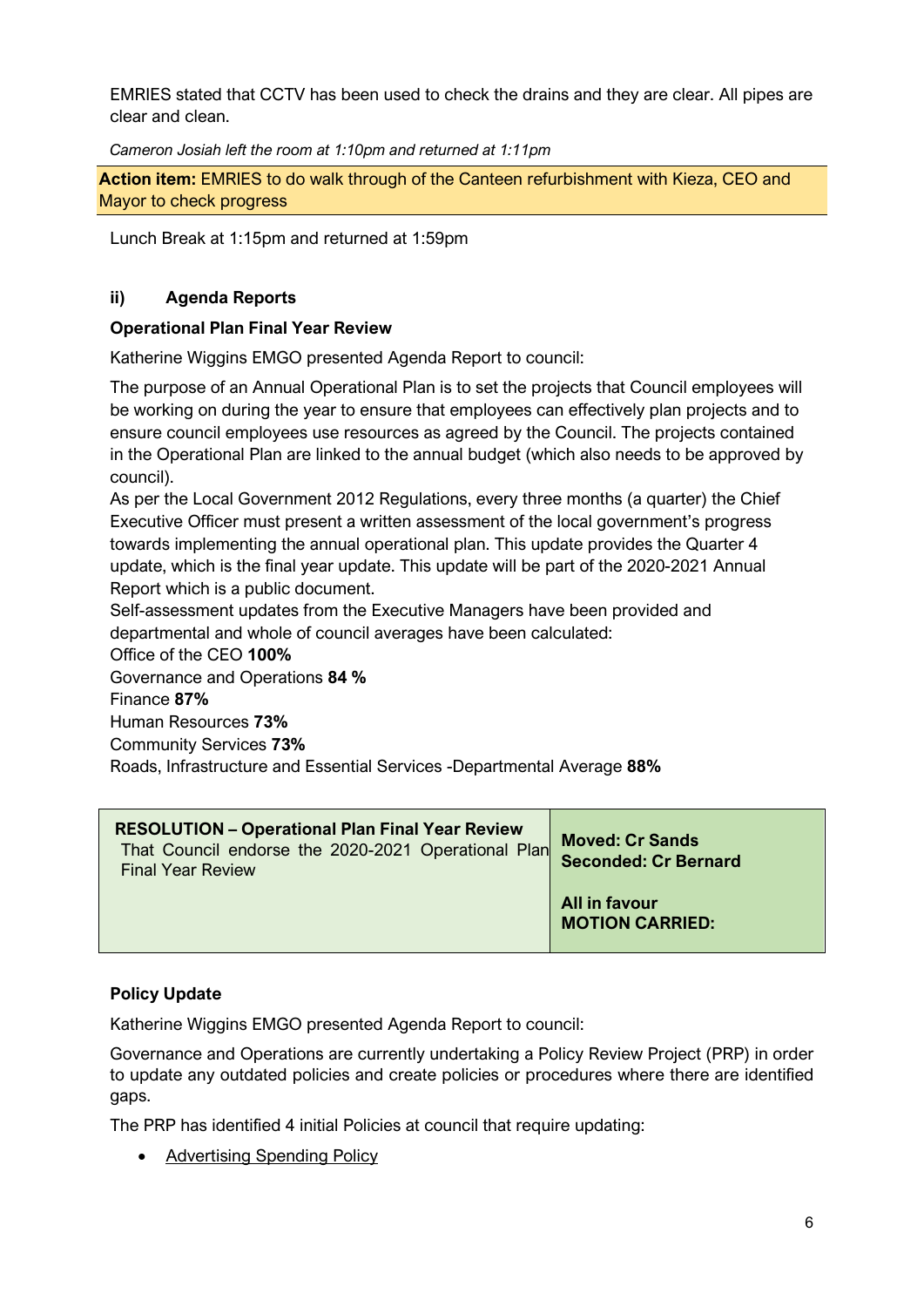A policy required by the Section 197 of the Local Government Act - to detail when council can spend money on Advertising, with particular focus on advertising during elections.

• Community Grants Policy

A policy required by the Section 197 of the Local Government Act - to detail the criteria for a community organisation to be eligible for a grant from the local government.

• Entertainment and Hospitality Policy

A policy required by Section 196 of the Local Government Regulation – to detail when council can fund catering and entertainment for the public or official dignitaries

Information, Communication and Technology Policy

To detail the acceptable use of Computers, Internet and Mobile Phones for employees and councillors

The policies have been reviewed by the Executive Management Team and amendments made as below:

- Advertising Spending Policy Moved from Human Resources to Finance
- Community Grants Policy Moved from Infrastructure, Roads and Projects to Office of the CEO. Community Grants Manager position deleted from the policy and replaced with "nominate grants officer".
- Entertainment and Hospitality Policy no major amendments made
- Information, Communication and Technology and Social Media Policy updated to include social media and cyber security

| <b>RESOLUTION - Policy Update</b>                                                                                                                             | <b>Moved: Cr Sands</b>                  |
|---------------------------------------------------------------------------------------------------------------------------------------------------------------|-----------------------------------------|
| That Council endorse the:                                                                                                                                     | <b>Seconded: Cr Bernard</b>             |
| • Advertising Spending Policy<br>• Community Grants Policy<br>• Entertainment and Hospitality Policy<br>• Information, Communication and Technology<br>Policy | All in favour<br><b>MOTION CARRIED:</b> |

### **Local Laws**

Katherine Wiggins EMGO presented Agenda Report to council:

Pursuant to section 28(1) of the *Local Government Act 2009* (Qld) ("the LGA"), Council may make and enforce any Local Law that is necessary or convenient for the good rule and local government of its local government area.

Council last updated its Local Laws in 2015. According to *Subordinate Local Law #2 (Animal Management) 2015,* Schedule 2 Item 6 (Dogs) Council is presently prohibited from approving more than three (3) dogs per designated town area (per owner). To provide some greater flexibility, drafting changes have been made to give Council discretion to approve more than 3 dogs per owner in the designated town area by application, but not more than 5.

Discussion between Council:

- Up to 5 dogs per household. Permit to be required for dog breeders etc.
- De-sexing for dogs older than 12 weeks
- Animal Management Officer (AMO) to maintain register and the number of dogs per household.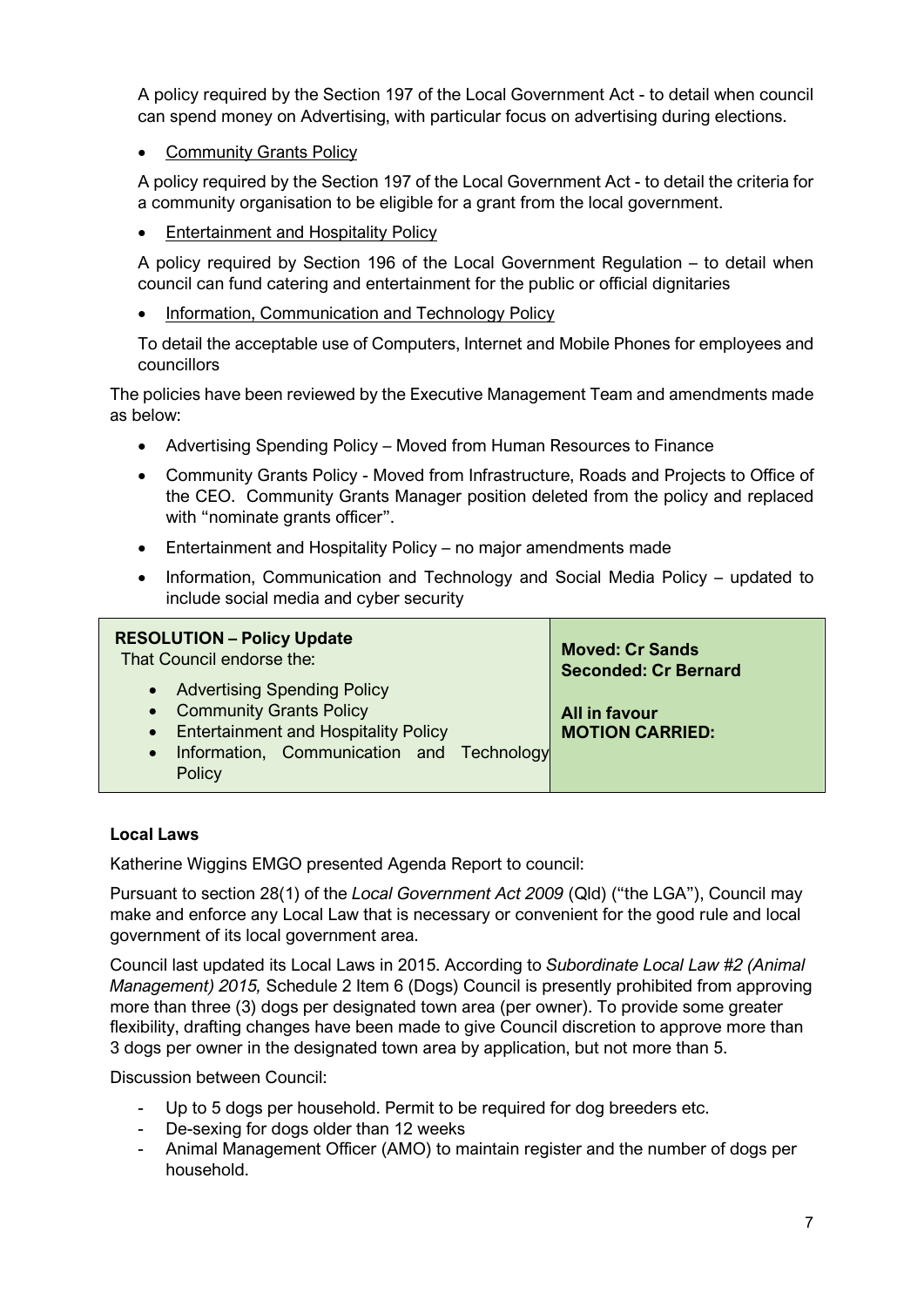- Maximum of 3 moratorium period until natural death occurs cannot replace dogs if after death there are still 3 or more dogs in the household.
- EMGO stated that animal management strategy could be updated rather than new local law.
- Mayor agreed to leave the maximum of dogs at 3.

| <b>RESOLUTION - Local Laws</b><br>Pursuant to section 29(2) of the local Government Act 2009<br>(Qld), Council resolves to:    |                           |
|--------------------------------------------------------------------------------------------------------------------------------|---------------------------|
| Repeal Subordinate Local Law No. 2<br>(Animal Management) 2015<br>Make subordinate Local Law No. 2<br>(Animal Management) 2021 | <b>Motion Not Carried</b> |

#### **c) Executive Manager Finance**

#### **i) Information Report**

Andrew Hay presented EMF information report to council:

Council is currently finalising its Financial Statements for 2020-2021 year. This version as attached is the version to be approved by the Audit & Risk Committee on the 18th August 2021. These statements will be presented to the Queensland Audit Office on the 23rd August 2021 on the commencement of the final Audit for 2021/21.

#### **ii) Agenda Reports**

#### **Councillor's Discretionary Availability Notice**

Andrew Hay presented Agenda report to council.

Kowanyama Aboriginal Shire Council has made the following Councillor Discretionary Funds available for the 2021/22 Financial Year. In accordance with section 201B of the Local Government Regulation 2012, Council is advising the prescribed amount for Council for the 2021/22 Financial Year is \$15,000.

This amount is budget for the 2021-22 Financial Year and is line with the Councillor's Discretionary Fund Policy as adopted.

| <b>RESOLUTION - Councillors Discretionary Availability</b><br><b>Notice</b><br>That Council endorse the Councillor's Discretionary | <b>Moved: Cr Bernard</b><br><b>Seconded: Cr Sands</b> |
|------------------------------------------------------------------------------------------------------------------------------------|-------------------------------------------------------|
| Availability Notice as per Local Government Regulation                                                                             | <b>All in favour</b>                                  |
| 2012 Section 201B                                                                                                                  | <b>MOTION CARRIED:</b>                                |

### **Asset Disposal – Council Assets**

Andrew Hay presented Agenda report to council.

As per Council's Asset Disposal Policy, all asset disposals need to be disposed either via

- 1. Council's Annual Asset Disposal Plan and adopted annual Budget
- 2. or a specific Council Resolution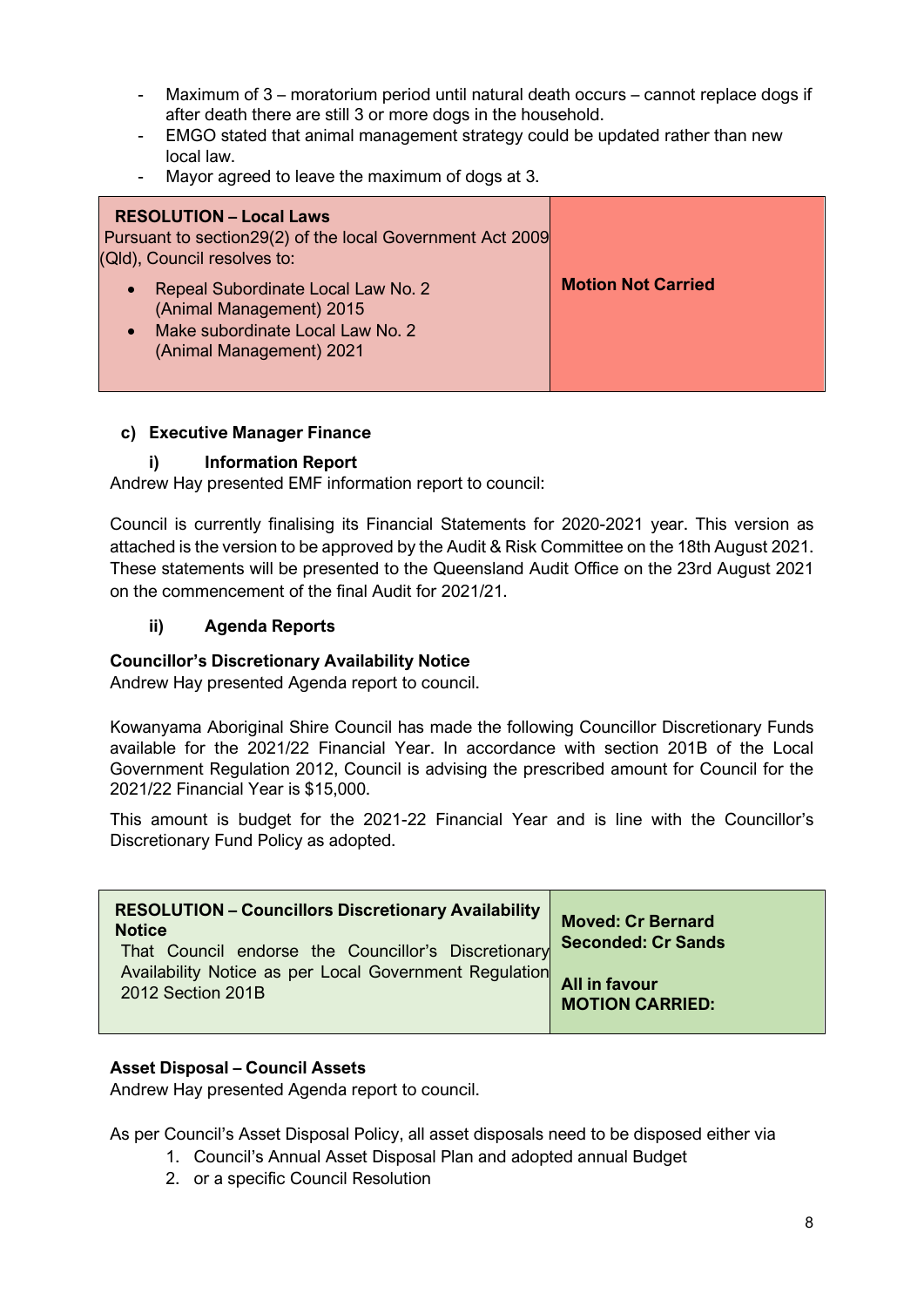Private Homeownership transfer – building Community Recreation Hall Shed 27x1403 as major renewal of the building has occurred.

| <b>RESOLUTION - Asset Disposal - Council Assets</b><br>That in line with Council's Asset Disposal Policy, Council<br>endorse the disposal of the following asset/s: | <b>Moved: Cr Bernard</b><br><b>Seconded: Cr Sands</b> |
|---------------------------------------------------------------------------------------------------------------------------------------------------------------------|-------------------------------------------------------|
| Building Community Recreation Hall Shed 27x1403<br>$\bullet$<br>as major renewal of the building has occurred                                                       | <b>All in favour</b><br><b>MOTION CARRIED:</b>        |

#### **Prequalified Supplier Agreements**

Andrew Hay presented Agenda report to council.

As per the Local Government Regulation, council must seek quotes from suppliers when a contract is over \$15k. This can cause inefficiencies in project management and service delivery as the quoting process can take valuable time to complete. Local Government legislation recognises this and so allow council to generate a list of "prequalified suppliers". Once a supplier is on the prequalified list council does not need to seek quotes. In order for this list to be developed council must advertise the opportunity to be added to the list for a minimum of 21 days, this is called a "Request of Tender (RFT)".

A Request for Tender (RFT) was issued by Council on 9<sup>th</sup> July 2021 and closed at 2:00pm on 2 August 2021. Adverts were placed in the Council's Website and on the community notice boards. The services requested was for Mechanical Services – Refresh

Council has refreshed its panel for Mechanical Services due to limited suppliers and the availability of current suppliers on the existing list.

Council received tender responses from 5 tenderers (applicants). Council managed the tender process and supplied the Tender Evaluation Review Report that was reviewed and endorsed by the Council Internal panel.

The tender evaluation was undertaken by the Panel on the 05 August 2021.

Applicants were assessed as being recommended for the prequalified list if they were scored. There is no necessity for Council to use any of these selected suppliers but the higher the scoring the more that supplier has addressed the criteria.

| <b>RESOLUTION - Prequalified Supplier Agreements</b><br>That Council resolve to enter into Prequalified Supplier<br>Arrangements for the following suppliers for a period<br>commencing 17 August 2021 and ceasing 31 December | <b>Moved: Cr Sands</b><br><b>Seconded: Cr Bernard</b> |
|--------------------------------------------------------------------------------------------------------------------------------------------------------------------------------------------------------------------------------|-------------------------------------------------------|
| 2022:<br>• Hayden Shorey Contracting<br>$\bullet$ Truck EQ<br><b>Gulf Auto</b><br>$\bullet$                                                                                                                                    | All in favour<br><b>MOTION CARRIED:</b>               |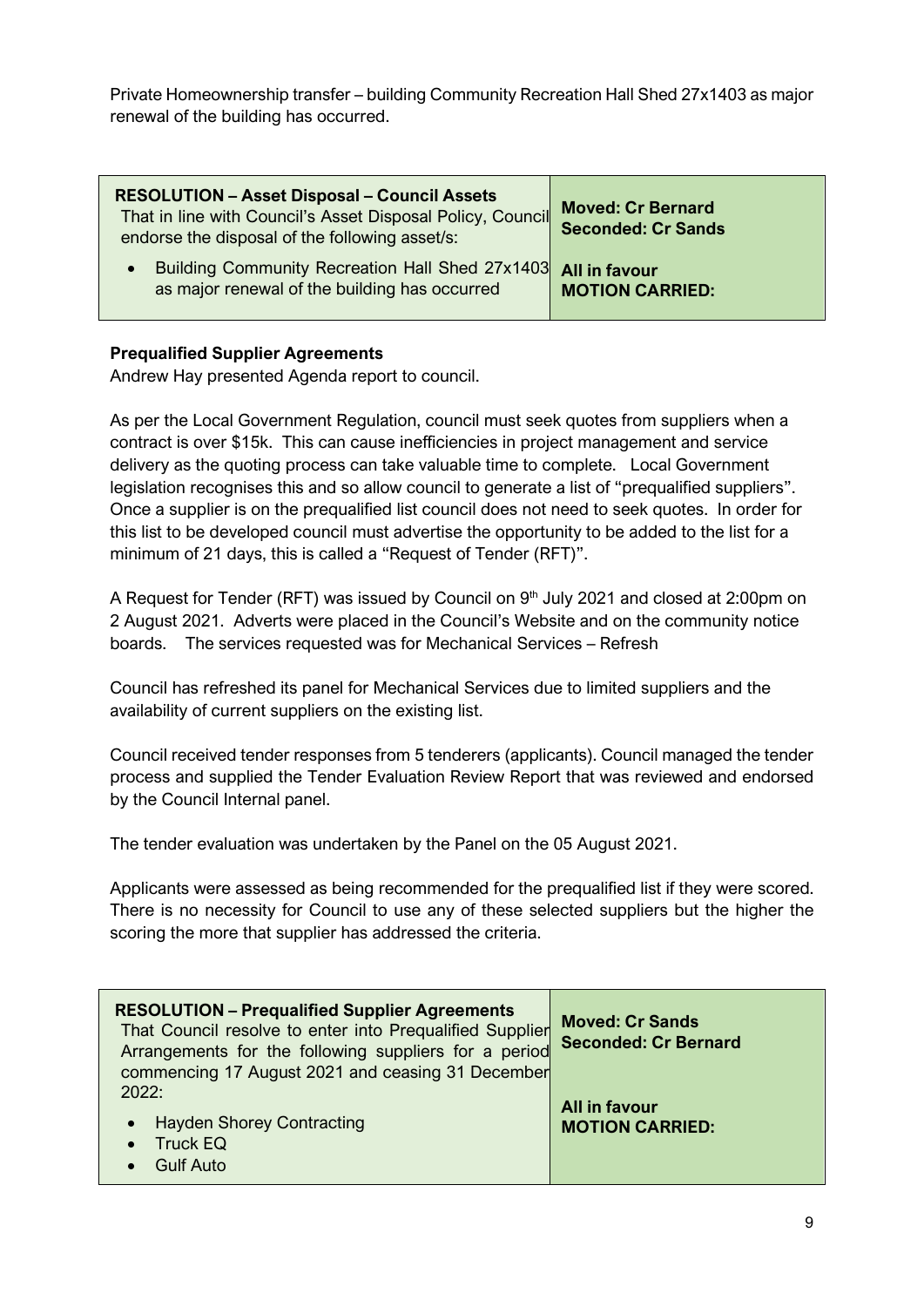# **d) Executive Manager Roads, Infrastructure and Essential Services i) Information Report**

Jacqui Cresswell presented EMRIES Information report to Council:

*Roads* - Gravel deliveries are continuing on Topsy Road and the crew will return to the area to undertake laying out for Roads to Recovery (R2R), Transport Infrastructure Development Scheme (TIDS) and Local Roads and Community Infrastructure (LRCI) funding, along with top up gravel funded by QRA once deliveries complete. Chainage 00-6500 and Ch22964-Ch23783 and Ch22289-Ch22384 are fully complete. Full heavy formation grade has been completed on all other sections that do not have a gravel component.

Currently the crew are de-grassing Shelfo Road in preparation for top up gravel deliveries with a full heavy formation grade to be completed after National Park & Pormpuraaw works are complete. Road access has been undertaken at Sandy Creek to allow road train access. Koppens have commenced bringing machinery into community for town streets, with works to commence 18 August.

*Works - Building & Essential Services* - Plumbers and carpenters are continuing with BAS maintenance works, although timeframes are still problematic.

Current water testing results show water condition is excellent.

Water Treatment Filtration (WTF) will arrive in community at the end of August to complete the saltwater chlorination system so we have a secondary system available.

Water mains to the farm will be completed as the water to the dump works are undertaken to save cost.

All works have been completed at the road camp ready for contractor's arrival.

12 new BAS upgrade works have been awarded to contractors with works to be issued after approval from QBuild. There a further 15 contracts still to be issued by QBuild for pricing. Capital Projects - *Duplexes Construction -*Detailed architectural and engineered drawings currently being considered by the department, for approval prior to tender.

# **Major Projects**

# *Workshop compound* –Complete.

*Family bistro/canteen renovation* – Majority of major works completed with the canteen able to trade. New bar, tables and chairs have been installed and existing reupholstered. All painting works, slab and fencing to commence this week.

Ergon have been delayed and power upgrades will not happen until September.

*Wellness centre/Town Hall –* Complete

*Contractors camp/storage area –*Screening and security still to be done as delay in supply, temporary Ergon connection complete – delayed until September.

*Women's meeting place -* Stage 1 – Complete

*Staff houses –*Kit houses complete to lock up stage, works now on hold until canteen completion.

*Men's shed Power & Water supply –*complete.

*Indigenous Councils Critical Infrastructure Program (ICCIP)* – The dump and pond designer will arrive in community week 23<sup>rd</sup> August to review final design, and then will go out to tender. Sims Metal have arranged for a machine to come to community to crush cars both already at the dump and those in town. Public notice will go out 2 weeks prior so cars can be marked for removal.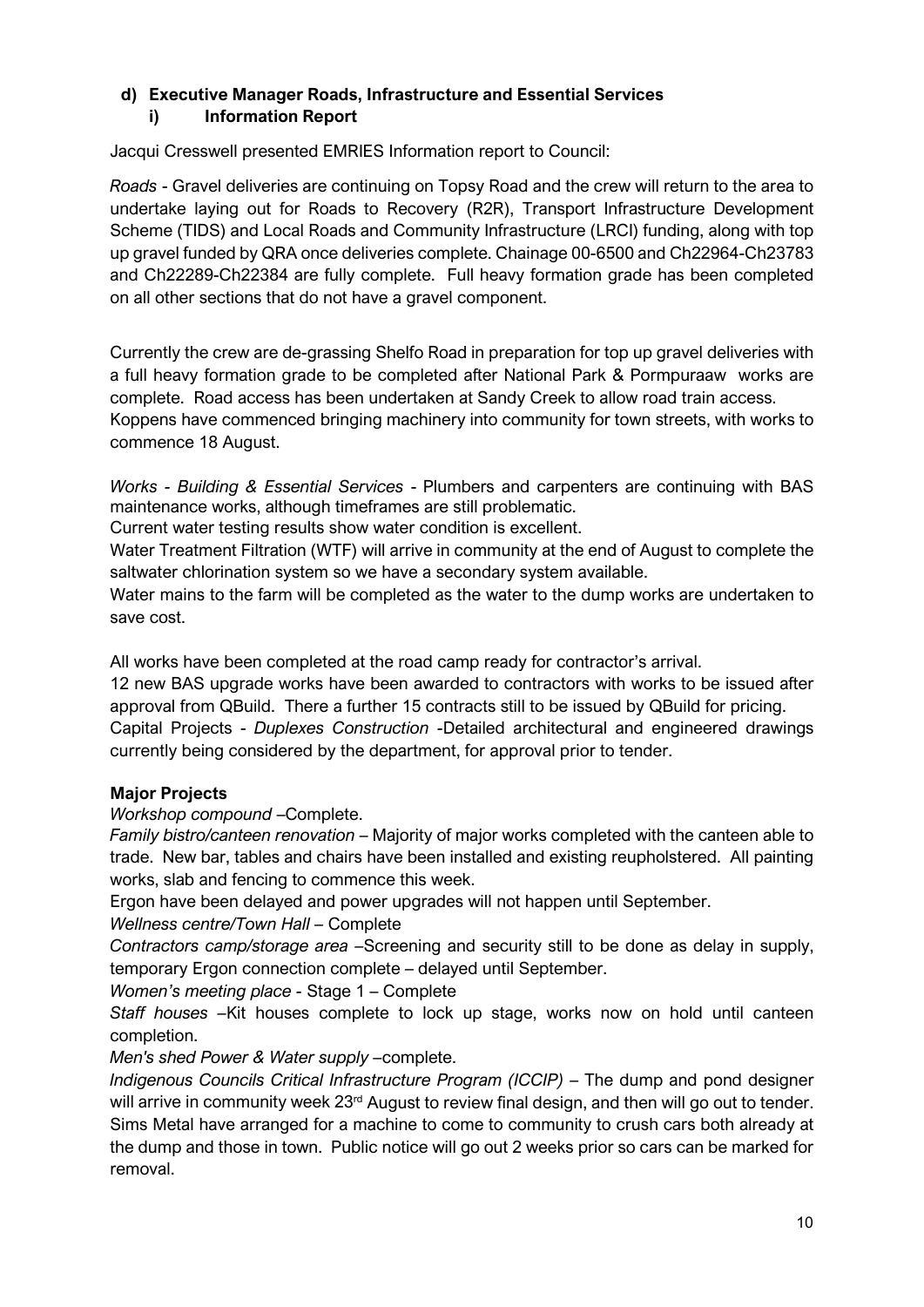Request for a design and construct of a new water testing lab at the water tower will be issued shortly so we can do more comprehensive water testing.

*Electrical* - Repairs undertaken for airport windsock lighting. Electrical/air conditioning works at the road camp to ensure camp is ready for roads crew.

Travelling to Oriners 13 August to undertake air conditioning works and work with essential services regarding water bore and pumps.

Installed new IT network cabling at post office.

*Airport* - Facemasks are still compulsory due to Covid19 restrictions.

Aerodrome manual and MOS 139 compliance ongoing, as is undertaking quotes for fuel farm solution. Mandatory training for fuel handling and re-fuelling is required urgently to ensure airport compliancy. Skytrans are constantly changing the flight schedules which has become problematic for staff rostering, with early and late flights impacting on staffing.

*Workshop* - Contractor currently undertaking works in workshop with 2 local laborers', there has been a high number of vehicles repaired and back in commission in the last week.

*Rangers & Animal Management* - Work has commenced with RISE participants to construct breeding/nesting material for crimson finch, with the rangers out on country installing fences around the nesting sites.

All the rangers, and some high school students, undertook autopsy training on wild pigs as part of their bio security plan.

The school has a new traditional language program commencing this week which the rangers are actively involved in, along with preparing a Friday breakfast BBQ for the students.

Animal registrations have commenced, however, due to the AMO being away, community promotion has been limited. Also, the fence audit has been delayed until rangers have ability to assist. Animal registration can take place Monday/Wednesday/Friday between 9-11am and Tuesday/Thursday between 1-3pm.

Parks & Gardens - Recent vandalism and fire at the market garden has destroyed all irrigation pipes which will need replacing. An arborist will be required to trim the mango trees.

Rubbish removal of town streets continuing with public awareness of throwing rubbish on the ground needing to, again, be advertised.

**Action item:** EMRIES to check social house upgrades and transitional houses. Addresses of all 27 BAS upgrades.

**Action item:** EMRIES to advise Animal Control Officer (ACO) when issuing dog registrations to check the condition of the fencing

# **ii) Agenda Reports**

### **Xtra Co Contracts Exceeding \$200,000**

Jacqui Cresswell presented Agenda report to Council.

As per Council's Procurement Policy, the Chief Executive Officer's financial delegation is \$200,000 and transactions that total in excess of \$200,000 for a particular company, over a year, require Council's endorsement.

At the June 2021 Council meeting an amount of \$2,027,383.20 was approved for the supply and delivery of 21,347 metric tons of gravel to undertake QRA funded works on both Topsy & Shelfo Roads. Currently there are only 2 trucks delivering gravel to site due to Adani mining operations paying an increased kilometer rate. XtraCo have increased the rates paid to the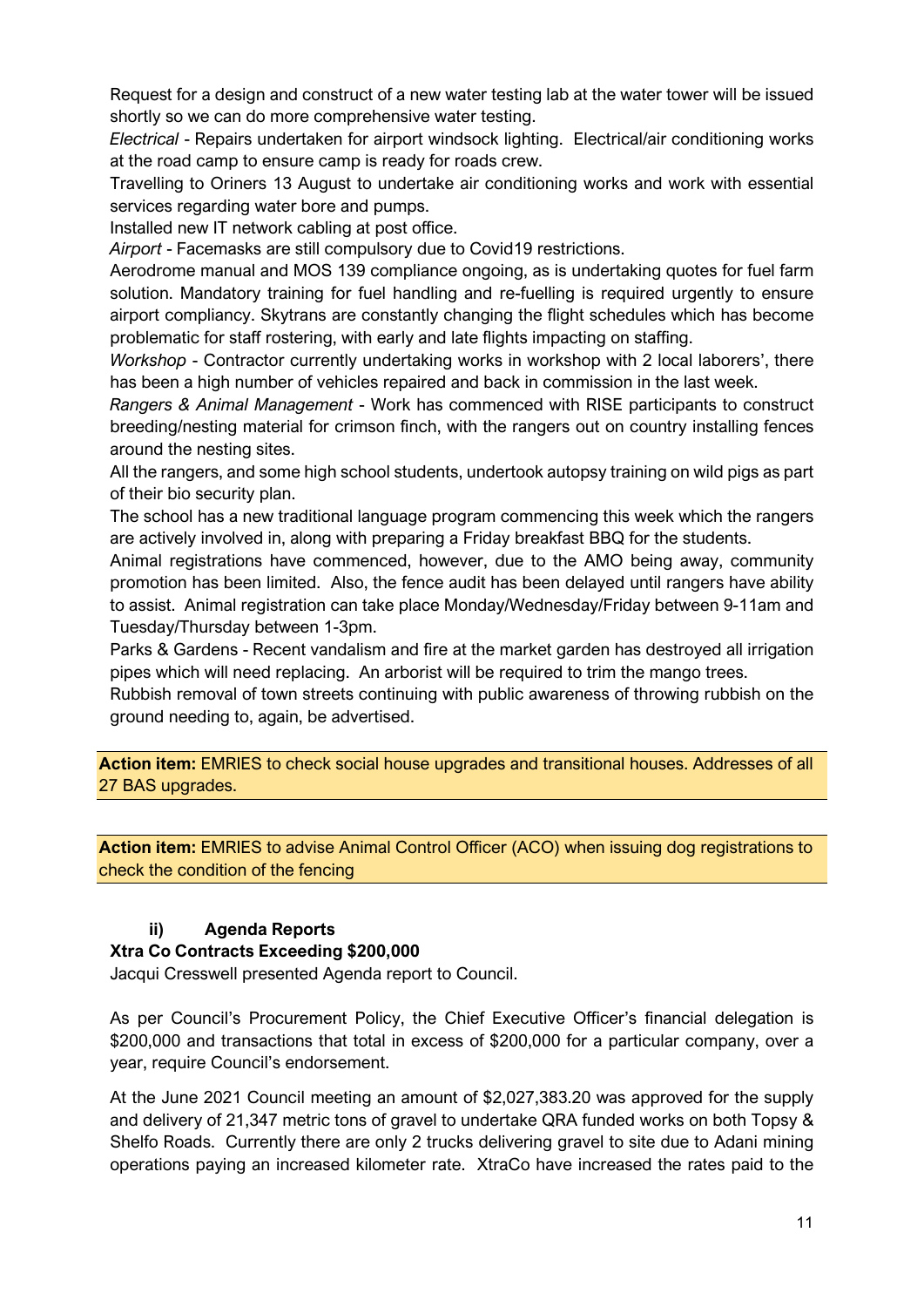truck drivers by 2c per kilometre, which will enable an extra 11 trucks to deliver to site, consequently our previous quote has had to increase by:

Topsy Road - \$129,998.43 Shelfo Road - \$152,466.52

This rate increase will enable more trucks to deliver gravel to sites to enable Council to complete the works within the allocated timeframes.

### **Summary**

In servicing the needs of the community in balance with QRA funding arrangements for reinstatement works on storm damaged sections of Topsy Road and Shelfo Rd. Council will need to cart 21,347 metric tons of gravel from Nolan's Quarry, Chillagoe.

Works will be undertaken to top up sections of Topsy Rd and Shelfo Rd that have been approved by the QRA under submission KASC-0025.2021E.REC

| <b>RESOLUTION - Xtra Co Contracts exceeding</b><br>\$200,000<br>That Council in line with Council's financial delegations,<br>endorse payment of: | <b>Moved: Cr Bernard</b><br><b>Seconded: Cr Sands</b> |
|---------------------------------------------------------------------------------------------------------------------------------------------------|-------------------------------------------------------|
| • Topsy Rd $-$ \$129,998.43 excl GST<br>• Shelfo Rd $-$ \$152,466.52 excl GST                                                                     | All in favour<br><b>MOTION CARRIED:</b>               |
| In addition to the June 2021 resolution                                                                                                           |                                                       |

*Andrew Hay left meeting at 3:55pm and returned at 3:57pm* Cr Jacob Josiah joined the meeting at 3.59pm

Mayor enquired about freight charges for parts etc. to be added onto costings for workshop.

Short break at 4:03pm and returned at 4:20pm

# **e) Executive Manager Community Services**

**i) Information Report**

Kevin Bell presented EMCS Information report to Council:

### **Executive Summary**

- Kowanyama's Ministerial Champion and Government Champion visit and opening of the New Airport terminal and refurbished Community Meeting Place
- Planning with Qld health for Vaccination week in Kowanyama
- Community Safety Plan Development Phase 2
- Planning stage for new operational grants

*Aged and Disability Services Overview* - Aged care staff have commenced their certificate 3 in individual support with Tafe North. Staff have enjoyed the learnings in the first block and are looking forward to the second block next month. Disability services received recognition from the NDIS whom published a good news story on their website for a Kowanyama participant. Regular programs have continued for all clients with no complaints received.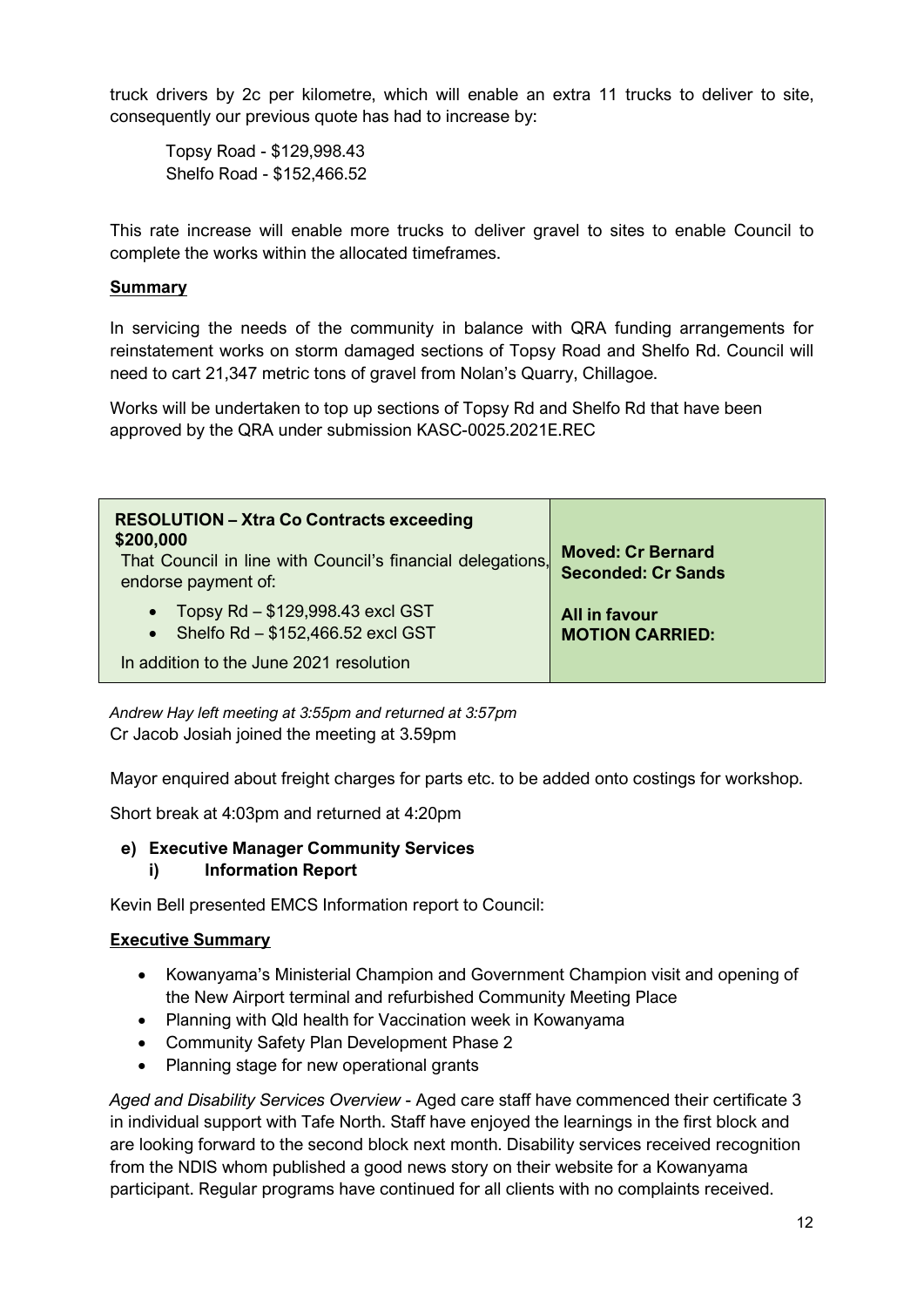Please see a breakdown of current clients below:

- X2 Team leader's positions advertised and filled
- Currently 17 clients on Home Care packages
- Currently 36 clients on CHSP packages
- Currently 14 clients on NDIS plans

*Sports Recreation and Children's Services Review* 

- The Sport and Rec team are running activities up to 6 days per week (sorry business permitting)
- Monday to Friday the team supports the school with HPE lessons/activities from 9am-3pm
- From 3-5pm are for children the age of 11 years and under
- From 6-8pm are for children the age of 12 years and over
- The Centre is in full use during the week
- Kowanyama Pool is likely to reopen next week with some educational flyers and messaging to go out to the community regarding looking after the pool
- Kowanyama Men's rugby league side have finished  $3<sup>rd</sup>$  in the regular season of the gulf cluster and will play Normanton in a Semifinal in September (Date to be confirmed)
- Staff have continue working with the Kindy at Kowanyama State School every **Monday**

*Women's Shelter* - Kowanyama Women's Shelter supported 14 clients over this reporting period. 9 clients received center-based support from the Kowanyama Women's Shelter and were linked to additional services and programs in community. 5 women received temporary supported accommodation for this reporting period.

*Community Cultural Support Workers* - Due to staffing impacts only 2 women's groups were facilitated last month with over 30 clients engaging in programs. Kowanyama Community Cultural Support Workers continue to engage with community and stake holders to develop working plans to maximise outcomes for the women in Kowanyama. Staff participated in the Food safety course facilitated by RISE.

Cr Jacob Josiah asked when another men's group will be organised.

EMCS advised that there was not a lot of help to get things organised. Possibility of a position to be appointed through State Government funds.

Deputy Mayor said that the men of community need to work together and keep interacting and communicating with each other.

# **f) Executive Manager Human Resources**

### **i) Information Report**

Gary Uhlmann presented EMHR Information report to Council.

- Interviews completed for Business Enterprise Manager recommendation made.
- Carpentry Supervisor, Accounts receivable Officer, Manager Women's Services all advertised and currently have internal staff member acting in the role.
- Training 6 x new training programs are currently in planning for various departments.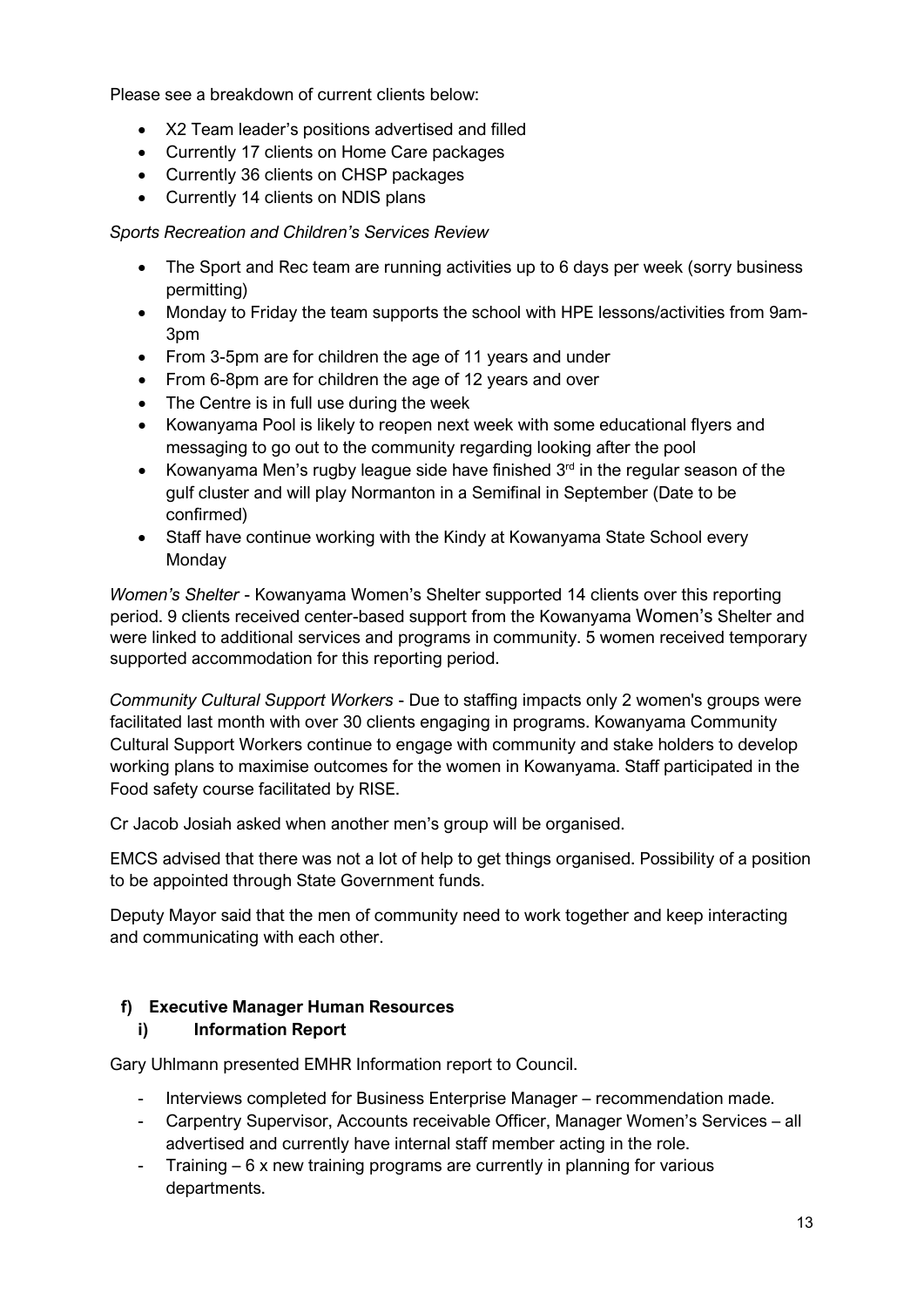- Rangers will be in Cairns for a week in September to obtain; Weapons licence, Boat Licence, Small Motors training, Work Experience with Bill's Marine and training with Biosecurity.

EMRIES advised there will be four (4) local residents starting labour work with Koppens on the town roads project.

Mayor asked about the "Million Jobs Package" available for two (2) years. 12-month wages support and the next 12 months are ½ wages support – are we able to look into this.

**Action item:** EMGO to review the Million Jobs Package and provide details to next Council **Meeting** 

### **5) Closed Business**

| <b>RESOLUTION – Closed Business</b>               | <b>Moved: Cr Bernard</b>                |
|---------------------------------------------------|-----------------------------------------|
| That Council moved into closed business at 4:53pm | <b>Seconded: Cr Sands</b>               |
|                                                   | All in favour<br><b>MOTION CARRIED:</b> |

| <b>RESOLUTION – Closed Business</b>                 | <b>Moved: Cr Bernard</b>                |
|-----------------------------------------------------|-----------------------------------------|
| That Council moved out of closed business at 5:17pm | <b>Seconded: Cr Jacob Josiah</b>        |
|                                                     | All in favour<br><b>MOTION CARRIED:</b> |

| <b>RESOLUTION - Audit and Risk Committee Minutes</b><br>That Council note the June 2021 Audit and Risk Committee<br><b>Minutes</b> | <b>Moved: Cr Bernard</b><br>Seconded: Cr Jacob Josiah |
|------------------------------------------------------------------------------------------------------------------------------------|-------------------------------------------------------|
|                                                                                                                                    | All in favour<br><b>MOTION CARRIED:</b>               |

| RESOLUTION - Annual Budget 2021-2022 - Updated<br><b>Fees &amp; Charges</b><br>Pursuant to section 98 of the Local Government Act 2009,<br>the Register of Fees and Charges for the 2021-2022<br>financial year is adopted by Council. | <b>Moved: Cr Bernard</b><br><b>Seconded: Cr Sands</b> |
|----------------------------------------------------------------------------------------------------------------------------------------------------------------------------------------------------------------------------------------|-------------------------------------------------------|
|                                                                                                                                                                                                                                        | All in favour<br><b>MOTION CARRIED:</b>               |